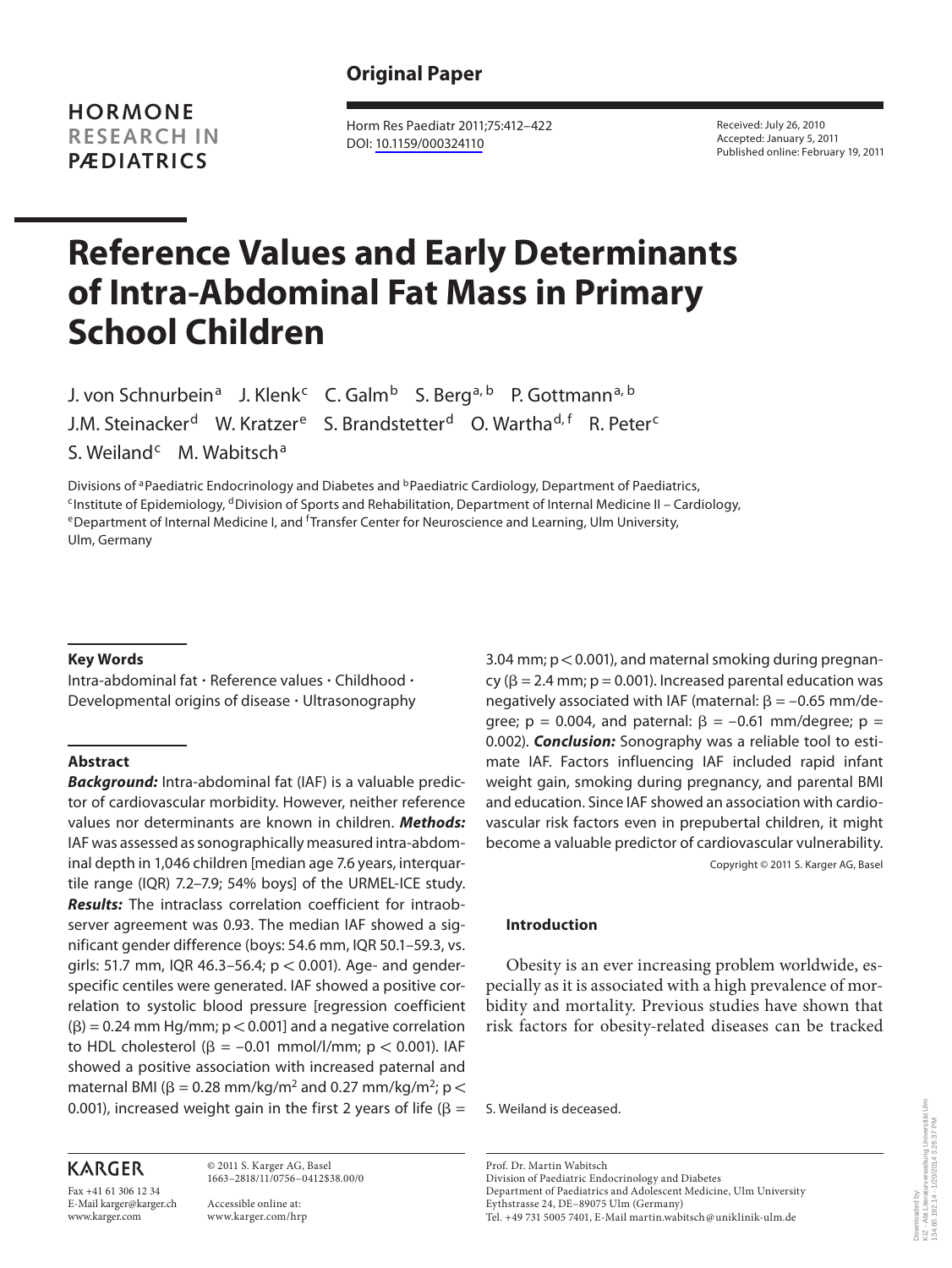from childhood into adulthood [1]. In adults, the abdominal distribution of fat rather than obesity as such is of importance for cardiovascular morbidity and mortality [2]. Additional distinction between intra-abdominal (visceral) fat (IAF) and extra-abdominal (subcutaneous) fat reveals a higher morbidity associated with the former [3–5]. In accordance with this observation in adults, studies in children have found a correlation between waist circumference measurements and cardiovascular risk factors [6–10], but direct imaging of IAF has proven to be an even better predictor of cardiovascular risk factors [8, 11, 12]. This is in accordance with the fact that also in childhood visceral fat influences fasting insulin and lipid levels more strongly than subcutaneous fat does [13–15]. Therefore, assessment of IAF might provide a more sufficient estimation of the individual and collective health risk than mere anthropometric measurements can.

 The current gold standard for the assessment of IAF is CT or MRI measurement even in children [16–18] . However, their disadvantages such as high costs, radiation exposure (for CT), and limited availability render them impractical for population studies. Therefore, different methods to asses IAF have been explored. In children, there is no good correlation between the waist-hip ratio and visceral fat measured by MRI/CT [16, 17, 19]. Results for waist circumference measurements or skinfold thickness vary as some studies have found a good correlation between waist circumference and IAF [20, 21], some studies have found a good correlation between waist circumference/skinfold thickness and subcutaneous abdominal fat but not IAF [17, 22], and other studies have found no correlation at all [19].

 A relatively new method is the assessment of IAF by sonography. Most studies in adults show a good correlation ( $r = 0.67-0.91$ ;  $p < 0.001$ ) for the prediction of IAF mass by sonography compared to CT or MRI [23–26] . Studies in children are scarce; however, a good correlation has also been found  $(r = 0.82)$  [27]. In addition, abdominal fat measured by sonography shows a positive association to cardiovascular risk factors in adults [5]. In children, very few studies look into this association, most of them using only preperitoneal fat instead of true IAF. However, even here an association has been found [11, 28]. When true IAF was assessed, no correlation between IAF and fasting insulin or HOMA was found, though this might have been due to the small sample size of 51 children [29]. In contrast, visceral fat showed a positive correlation with stiffness of the abdominal aorta [30].

 Therefore, since IAF might be a valuable predictor of cardiovascular risk factors and sonography might be an adequate tool to asses IAF, we decided to establish reference values for this method in an age group where hardly any data exist so far.

 For adults, some factors influencing IAF are known. Early childhood determinants of IAF, however, remain largely unknown. We presumed that childhood IAF might be influenced by factors similar to those influencing the childhood body mass index (BMI). Hence, we studied the influence of such factors on IAF mass. In addition, we wanted to find out if IAF has an influence on cardiovascular risk factors even in this young and generally healthy cohort.

## **Subjects and Methods**

## *Study Population*

 In 2006 the lifestyle intervention study URMEL-ICE was carried out. All 232 second grade classes in 123 primary schools in Ulm and adjacent regions comprising 5,044 children were invited to partake in the study; however, some schools participating in other health programs were retrospectively excluded. In total, 64 classes entered the study. Of these 1,427 pupils 1,119 agreed to participate [median age 7.6 years, interquartile range (IQR) 7.3– 7.9; 52% boys]. Parents provided their written informed consent for all clinical assessments and investigations as well as for blood analysis. However, not all children tolerated all examinations nor were all questions in the parental questionnaire answered by all parents. A total of 1,046 children (median age 7.6 years, IQR 7.2-7.9; 54% boys) agreed to have IAF measured by sonography. The number of children who were assessed or the number of answers provided by the parents, respectively, is stated for each parameter (table 1). The study was approved by the ethical committee of Ulm University.

## *Anthropometric Measurements*

 In the Endocrine Outpatient Clinic of Ulm Children's Hospital, anthropometric measurements were performed in a standardized manner. Height was measured to the nearest 0.1 cm (Ulm stadiometer; Busse Design, Ulm, Germany) and weight to the nearest 0.1 kg on a calibrated balance beam scale (Seca, Hamburg, Germany) while the children were wearing only underclothes. BMI was calculated as weight (kilograms)/height (meters)<sup>2</sup>, and standard deviation scores of BMI were calculated according to the LMS method [31]. In addition, waist circumference was measured to the nearest 0.1 cm at the umbilicus level. Skinfold thickness measurements were performed using a Lange skinfold caliper (Beta Technology, Inc., Santa Cruz, Calif., USA). Subscapular skinfold thickness was measured below the tip of the scapula with the fold running at an angel of 45° downwards from the spine; tricep skinfold thickness was measured on the left arm halfway between the inferior border of the olecranon and the tip of the acromion process. Body fat percentage was calculated using the formula of Slaughter et al. [32] . All anthropometric measurements were taken 3 times by trained personnel.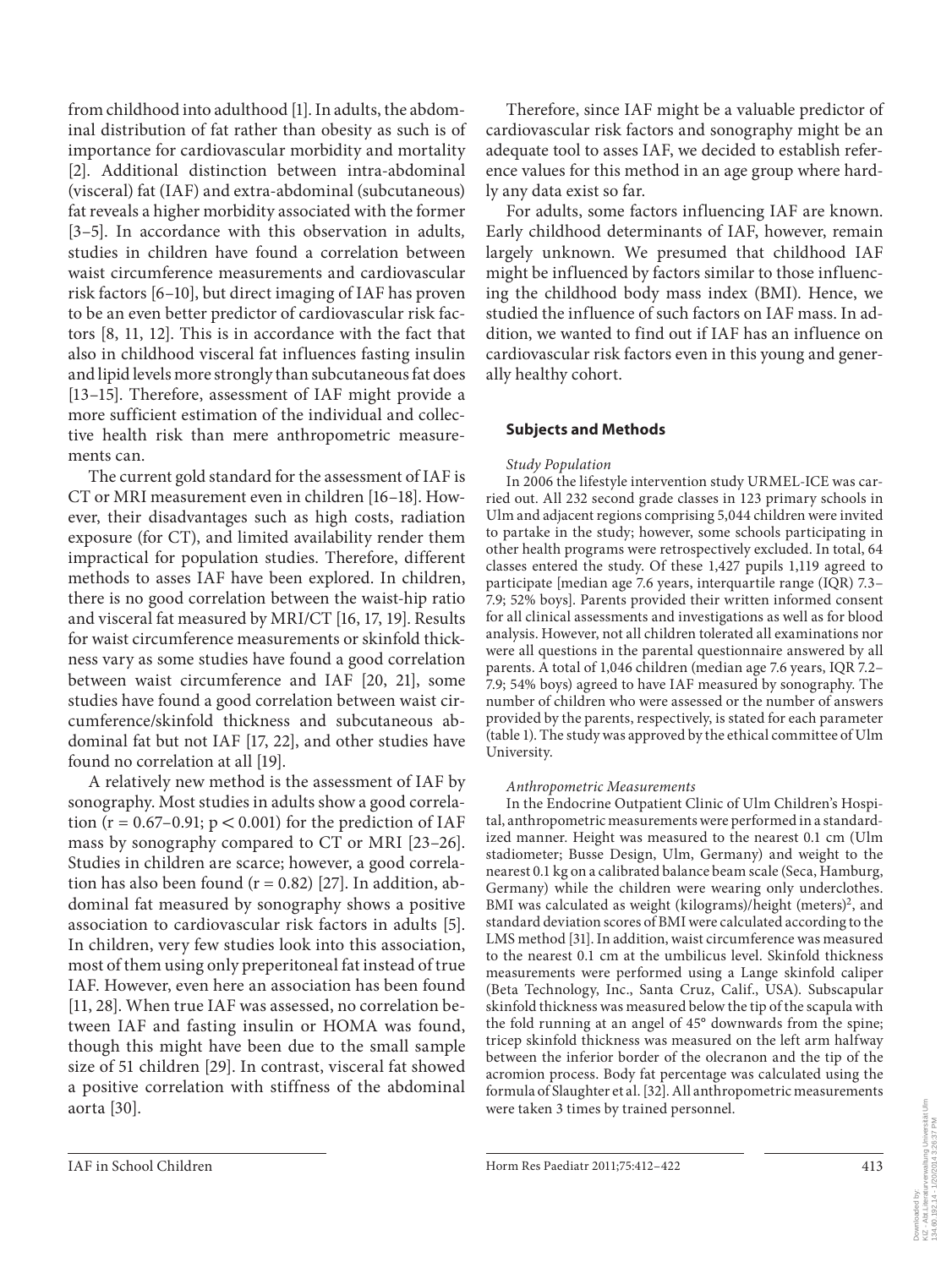| <b>Table 1.</b> Baseline characteristics of the study group |  |  |  |  |
|-------------------------------------------------------------|--|--|--|--|
|-------------------------------------------------------------|--|--|--|--|

| Characteristics                       | Whole group |        |                 | <b>Boys</b> |               |                 | Girls       |            |                 |  |  |  |
|---------------------------------------|-------------|--------|-----------------|-------------|---------------|-----------------|-------------|------------|-----------------|--|--|--|
|                                       | $\mathbf n$ | median | IQR             | $\mathbf n$ | median<br>IQR |                 | $\mathbf n$ | median IQR |                 |  |  |  |
| Age, years                            | 1,042       | 7.6    | $7.2 - 7.9$     | 557         | 7.6           | $7.2 - 7.9$     | 485         | 7.6        | $7.2 - 7.8$     |  |  |  |
| Height, cm                            | 1,040       | 127.2  | $123.3 - 130.8$ | 556         | 127.9         | 124.1-131.4     | 484         | 126.2      | 122.4-130.0     |  |  |  |
| Weight, kg                            | 1,037       | 25.4   | $23.0 - 28.6$   | 553         | 25.9          | $23.5 - 28.9$   | 484         | 24.8       | $22.4 - 28.2$   |  |  |  |
| BMI, kg/m <sup>2</sup>                | 1,030       | 15.7   | $14.8 - 17.2$   | 548         | 15.8          | $14.9 - 17.3$   | 482         | 15.6       | $14.6 - 17.2$   |  |  |  |
| Waist circumference, cm               | 1,036       | 58.0   | $55.1 - 62.3$   | 552         | 58.3          | $55.4 - 62.1$   | 484         | 57.5       | $54.8 - 62.4$   |  |  |  |
| Body fat, %                           | 1,040       | 18.7   | $15.3 - 24.4$   | 555         | 17.8          | $14.4 - 23.3$   | 485         | 19.7       | $16.4 - 25.1$   |  |  |  |
| IAF, mm                               | 1,043       | 53.4   | $48.4 - 58.0$   | 558         | 54.6          | $50.1 - 59.3$   | 485         | 51.7       | $46.3 - 56.4$   |  |  |  |
| Systolic blood pressure, mm Hg        | 990         | 108.0  | $101.5 - 115.0$ | 530         | 108.5         | $102.5 - 116.0$ | 460         | 107.5      | $100.5 - 113.5$ |  |  |  |
| Diastolic blood pressure, mm Hg       | 990         | 59.5   | $55.0 - 64.5$   | 530         | 59.5          | $55.3 - 65.0$   | 460         | 59.0       | $55.0 - 64.0$   |  |  |  |
| Cholesterine, mmol/l                  | 780         | 4.2    | $3.8 - 4.6$     | 427         | 4.1           | $3.7 - 4.5$     | 353         | 4.3        | $3.5 - 4.8$     |  |  |  |
| HDL, mmol/l                           | 780         | 1.4    | $1.2 - 1.6$     | 427         | 1.4           | $1.2 - 1.6$     | 353         | 1.4        | $1.2 - 1.6$     |  |  |  |
| LDL, mmol/l                           | 780         | 2.4    | $2.1 - 2.8$     | 427         | 2.3           | $2.0 - 2.7$     | 353         | 2.5        | $2.2 - 2.9$     |  |  |  |
| Birth weight, g                       | 851         | 3,410  | $3,070 - 3,708$ | 450         | 3,480         | $3,090 - 3,780$ | 401         | 3,330      | $3,040 - 3,630$ |  |  |  |
| Weight increase from birth to U7, g/d | 797         | 12.2   | $11.0 - 13.6$   | 424         | 12.5          | $11.3 - 13.8$   | 373         | 11.8       | $10.6 - 13.4$   |  |  |  |
| BMI (mother), $\text{kg/m}^2$         | 1,006       | 23.2   | $21.1 - 26.2$   | 540         | 23.2          | $21.1 - 26.0$   | 466         | 23.3       | $21.0 - 26.5$   |  |  |  |
| BMI (father), $\text{kg/m}^2$         | 967         | 25.7   | $23.7 - 27.8$   | 522         | 25.7          | $23.8 - 27.8$   | 445         | 25.5       | $23.7 - 27.8$   |  |  |  |
| Exclusive breast-feeding, months      | 995         | 3.0    | $0.0 - 6.0$     | 537         | 3.0           | $0.0 - 6.0$     | 458         | 3.0        | $0.0 - 6.0$     |  |  |  |

Not all children tolerated all examinations; therefore, the number of participants for every examination is given. HDL = High-density lipoprotein; LDL = low-density lipoprotein; U7 = 7th compulsory German health checkup for children at the age of 20–24 months**.**

#### *Sonography*

 Abdominal fat was estimated from the sonographically measured intra-abdominal depth. For this purpose, we used a 3.5- MHz convex transducer and followed a modification of a protocol recommended by Armellini et al. [23] who showed a good correlation between sonography and CT measurements ( $r = 0.67$ ; p < 0.001). All measurements were performed by 1 well-trained investigator. For the examination, the patients lay in a relaxed supine position. Measurements were performed at the end of a quiet expiration, applying minimal pressure without displacement of the intra-abdominal contents. Along the linea alba, at the height of the branching of the arteria mesenterica superior, the distance between the posterior wall of the rectus abdominis muscle and the anterior wall of the aorta was measured (fig. 1). This examination was performed 2 or 3 times, depending on how often it was tolerated by the children. The mean deviation between the mean IAF of a child and each single examination was  $3.31$  mm ( $\pm$ 2.22). In 13 children, 1 of the sonographic measurements differed by more than 3 standard deviations to the mean for IAF for this child. These children were excluded from further analysis if only 2 measurements had been performed  $(n = 3)$  or the most discordant measurement was excluded from the calculation of the mean  $(n = 10)$ .

#### *Covariates*

 Since URMEL-ICE is a school-based study, the children attended the study with their teachers but without their parents. Therefore, a standardized parental questionnaire was used to collect parental data and information on early childhood. The current parental height and weight were used to calculate BMI. Migration background was defined as the child's father or mother having been born abroad or as the father or mother having spoken a foreign language during the child's first years of life. Parental education was evaluated according to the highest educational level achieved throughout life (none, 9 years of schooling completed, 11 years of schooling completed, highschool graduation, or university degree) coded from 0 to 4.

 Information on maternal smoking during pregnancy (yes or no) was collected. Information on breast-feeding was analyzed for breast-feeding in general (yes or no) and for a dosage effect of 0–9 months of exclusive breast-feeding. Data on birth weight and weight development during early childhood were extracted from the children's screening books. Early childhood weight gain between birth and 2 years of age (7th compulsory childhood health check in Germany; 'U7') was analyzed [33] . Rapid weight gain was defined as a weight gain above the 75th percentile of the whole group. The group of children who were born small for their gestational age was defined by comparing the birth weight to the reference data of Voigt et al. [34] with a cutoff at the 3rd percentile  $(n = 103)$ .

#### *Cardiovascular Risk Factors*

 Blood samples were obtained by venous puncture and processed shortly after withdrawal. Routine chemical analyses were performed by standard methods. Age-related reference values were obtained from the instructions of the commercial analysis.

 Blood pressure was measured 2 times with cuff sizes fitting the different arm circumferences while the children were sitting.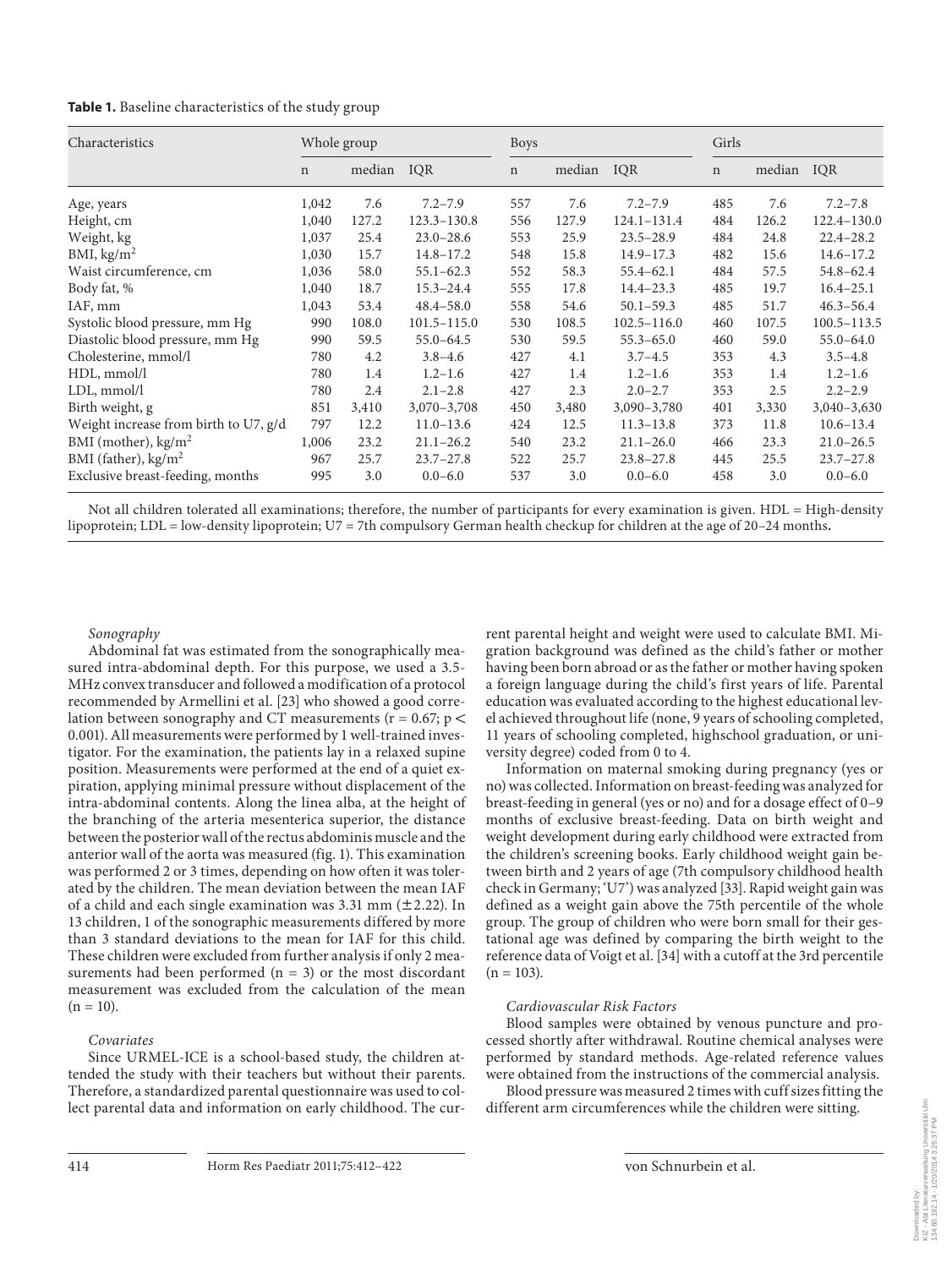

**Fig. 1.** Depiction of a sonography examination. The intra-abdominal depth was measured between the posterior wall of the musculus rectus abdominis and the anterior wall of the aorta at the branching of the arteria mesenterica superior.

#### *Statistical Analysis*

 Descriptive statistics summarizing the characteristics of the study population and IAF values according to BMI percentiles are presented as medians and IQR. Furthermore, the association between IAF and BMI, IAF and waist circumference, and IAF and body fat percentage are presented as scatter plots. IAF percentiles stratified for age and gender were calculated via an empirical distribution function with averaging. Intraobserver agreement was examined using the intraclass correlation coefficient (ICC). An ICC of 1 would indicate that the whole variation observed is caused by between-subject variations. The difference in median IAF values between the 2 genders was analyzed using the Wilcoxon test.

 The association between IAF and other measurements was assessed via bivariate linear regression. The association between IAF and factors possibly influencing IAF development was further assessed by multivariate analysis. For this analysis, all parameters which were significantly associated with IAF in the bivariate analysis were included. However, when 2 factors were closely correlated (maternal and paternal BMI and maternal and paternal education) only 1 factor was included. Data are shown as regression coefficients, standard deviations, and p values. The unit of each regression coefficient explains the relationship between the tested measurements; for example, mm Hg/mm (IAF) means that each millimeter of IAF is associated with an increase in millimeters of mercury in blood pressure.

 $p < 0.05$  was considered statistically significant. All analyses were carried out using the statistical software package SAS release 9.1 (SAS Institute, Cary, N.C., USA).

#### **Results**

#### *Baseline Characteristics of the Study Group*

 1,046 children (median age 7.6 years, IQR 7.2–7.9; 54% boys) agreed to be examined by sonography. As described above, 3 children were excluded from analysis due to increased intraindividual variability between the sonographic measurements. For further details of the group analyzed see table 1.

### *Reference Values for IAF and Correlation to BMI*

 Intraobserver agreement assessed by the ICC for IAF estimated from the intra-abdominal depth was 0.93. The median IAF showed a significant gender difference (boys: 54.6 mm, IQR 50.1–59.3, vs. girls: 51.7 mm, IQR 46.3– 56.4;  $p < 0.001$ ).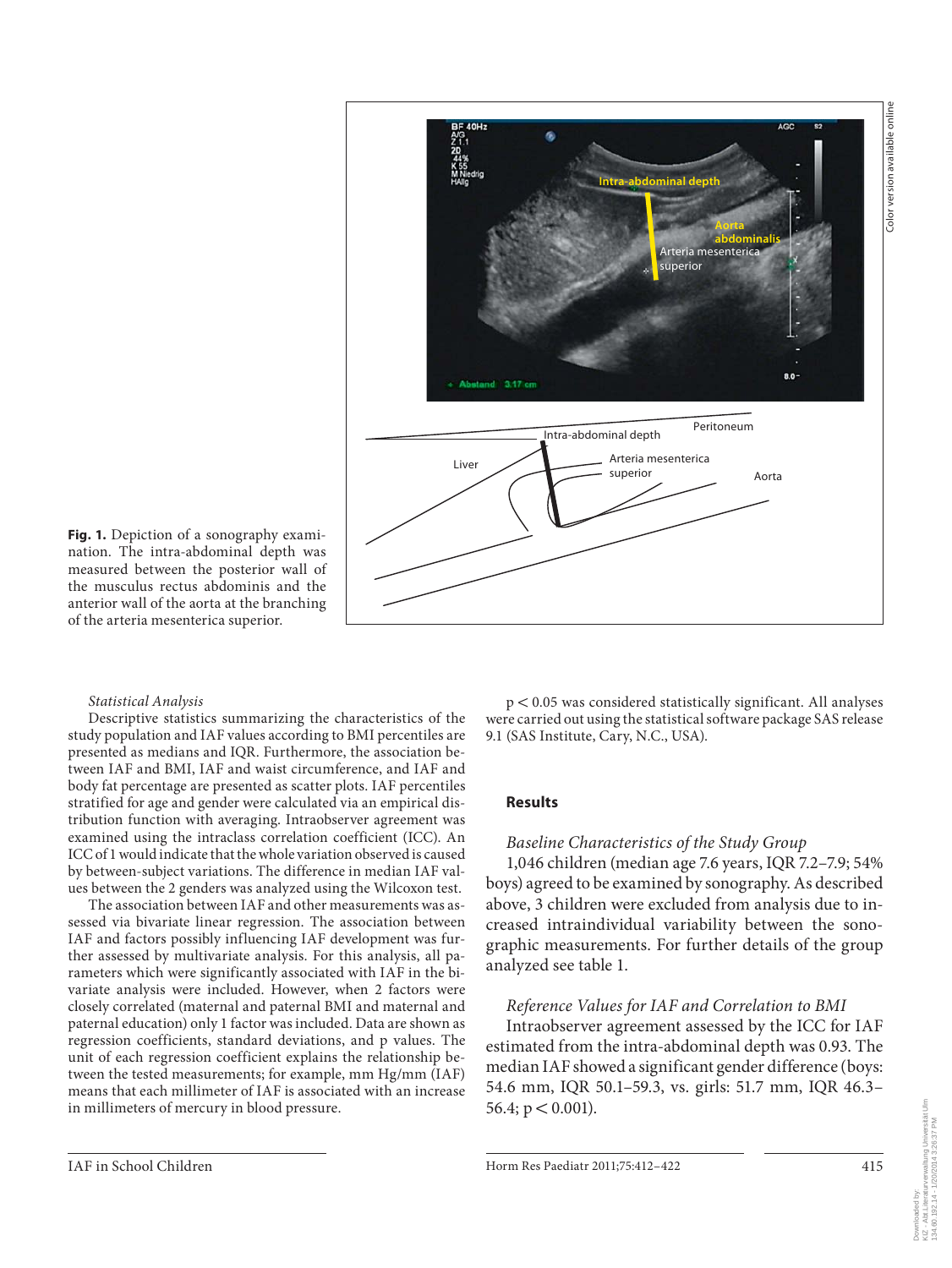

**Fig. 2.** Centiles for IAF. The 25th, 50th, and 75th centiles were generated from values for IAF estimated from intra-abdominal depth stratified according to age and gender. The sample sizes in the different age groups were as follows: 6.5 years: boys n = 7, girls n = 13; 7 years: boys n = 142, girls n = 114; 7.5 years: boys n = 229, girls n = 223; 8 years: boys  $n = 177$ , girls  $n = 149$ ; 8.5 years: boys  $n = 39$ , girls  $n = 26$ .

 To demonstrate the interaction between IAF, gender, and age we generated centiles for IAF stratified for gender and age  $(6.5-8.5 \text{ years}; \text{fig. 2}).$ 

 A positive correlation existed between IAF and BMI, IAF and waist circumference, and IAF and body fat percentage (whole group:  $\beta = 1.8$  mm/kg/m<sup>2</sup>,  $\beta = 0.6$  mm/ cm, and  $\beta = 0.4$  mm/%, respectively;  $p < 0.001$ , data not shown). To assess the shape of these associations, figure 3 shows the respective scatter plots. All 3 graphs show a fairly good linear relationship. Because of the close correlation between BMI and IAF we generated a table showing the mean IAF stratified not only according to age and gender but also according to BMI centiles (table 2). Thereby, we provide a means of estimating IAF in children with known BMI.

# *Association between IAF and Birth Weight, Early Childhood Weight Gain, and Breast-Feeding*

 For boys, a distinct weight increase between birth and 2 years of age was associated with increased IAF ( $\beta = 0.5$ )  $mm/g/d; p < 0.001$ ). After dichotomization into rapid and slow weight gainers this relationship could also be seen for the whole group ( $\beta = 3.0$  mm;  $p < 0.001$ ) and for girls alone ( $\beta$  = 3.4 mm;  $p$  = 0.001). No correlation between IAF and birth weight as such could be found, even after excluding children small for their gestational age; no correlation between being small for the gestational age and IAF could be found. Breast-feeding (yes or no) or exclusive breast-feeding in months showed no significant correlation with IAF either (table 3a).

## *Association between IAF and Parental Factors*

 Both the BMI of the father and the BMI of the mother were positively associated with IAF (whole group:  $\beta = 0.3$ )  $mm/kg/m<sup>2</sup>$ ;  $p < 0.001$ ). Boys also showed an increase in IAF if at least one parent had a migration background  $(\beta = 1.5 \text{ mm}; p = 0.04)$ . For the whole group and for the girls when analyzed separately, a positive correlation for IAF was found for maternal smoking during pregnancy (whole group:  $\beta = 2.4$  mm;  $p = 0.001$ , and girls:  $\beta = 3.5$ mm;  $p = 0.001$ ). Boys showed a tendency towards the same association ( $\beta = 1.5$  mm;  $p = 0.116$ ).

 Increased parental education, on the other hand, had a small yet significant negative association with IAF in the whole group (maternal education:  $\beta = -0.7$  mm/degree;  $p = 0.004$ , and paternal education:  $\beta = -0.6$  mm/ degree;  $p = 0.002$ ). Among the boys, the influence of maternal education showed only a tendency towards significance (table 3a).

## *Multivariate Analysis of Early Childhood and Parental Factors*

 In multivariate analysis, rapid weight gain in infancy (whole group, boys, and girls) and maternal BMI (whole group and boys) were significantly associated with IAF. Smoking during pregnancy showed a tendency towards significance for girls, migration background a tendency towards significance for boys, and the educational level of the mother a tendency towards significance for the whole group (table 3b).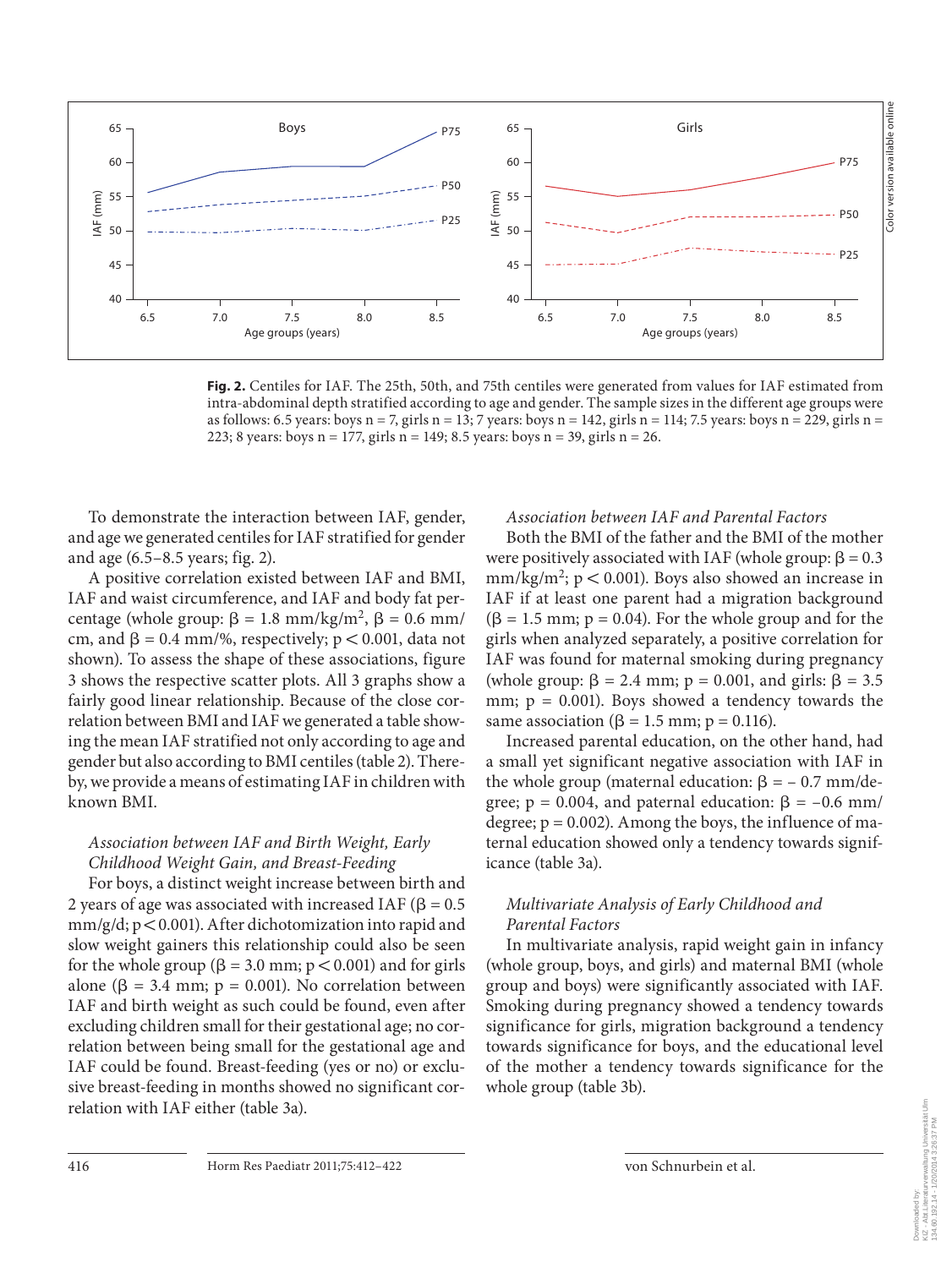

**Fig. 3. a** Correlation between IAF and BMI. **b** Correlation between IAF and waist circumference. **c** Correlation between IAF and body fat percentage. The values for IAF estimated from sonographically measured intra-abdominal depths were correlated with BMI, waist circumferences, and body fat percentages, respectively. The results are shown as scatter plots.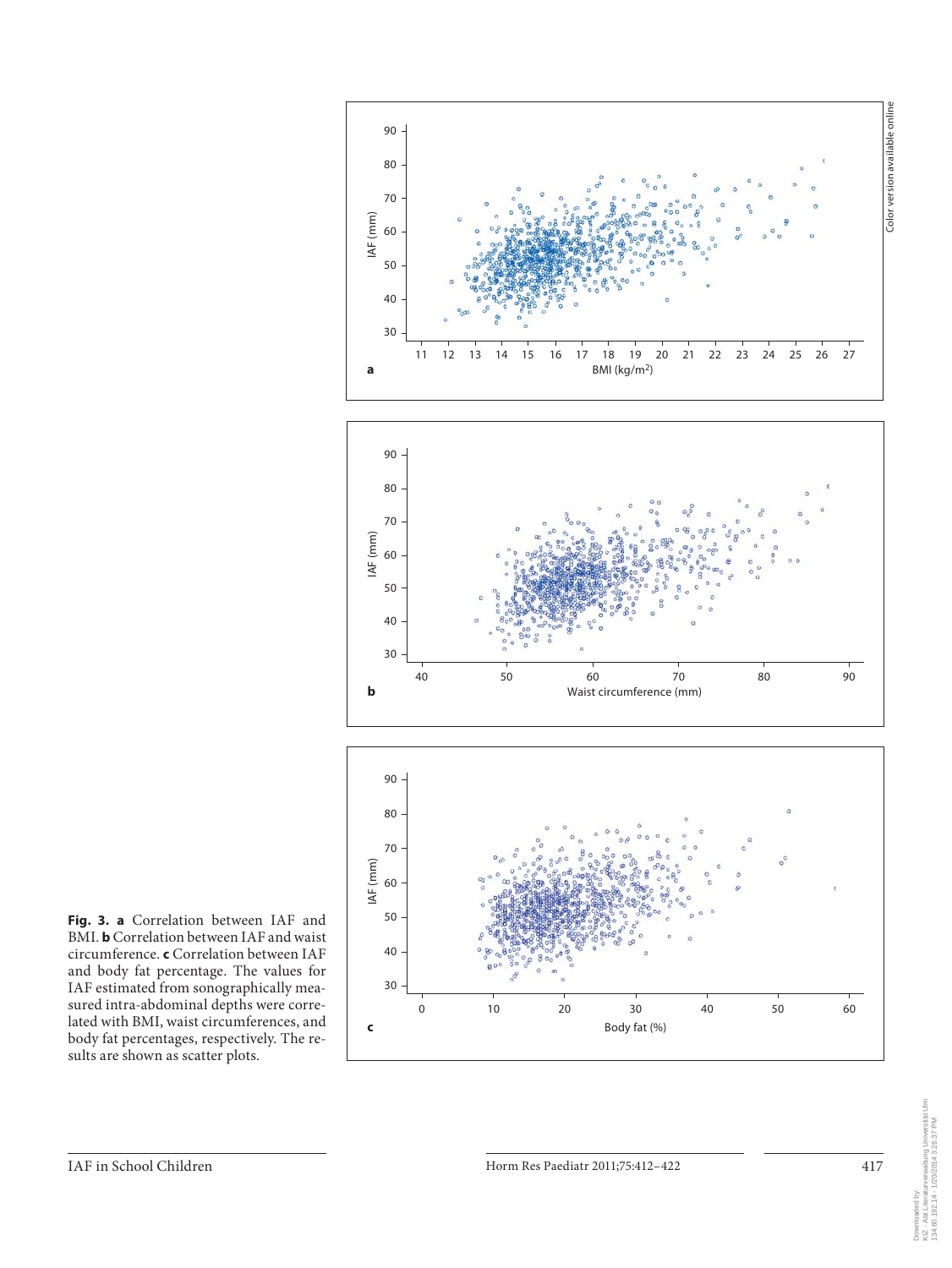| BMI      | $>6.75 - 7.25$ years |                          |      |               |             | $>7.25 - 7.75$ years |            |               | $>7.75 - 8.25$ years |                |            |               |  |  |
|----------|----------------------|--------------------------|------|---------------|-------------|----------------------|------------|---------------|----------------------|----------------|------------|---------------|--|--|
| centile  | $\mathsf{n}$         | <b>IAF</b><br>IQR<br>BMI |      |               | $\mathbf n$ | BMI                  | <b>IAF</b> | IOR           | $\mathbf n$          | BMI            | <b>IAF</b> | IQR           |  |  |
| Boys     |                      |                          |      |               |             |                      |            |               |                      |                |            |               |  |  |
| $0 - 10$ | 7                    | $\leq$ 13.88             | 51.5 | $46.7 - 56.6$ | 18          | $\leq$ 13.96         | 48.8       | $45.6 - 56.2$ | 16                   | $\leq$ 14.07   | 50.5       | $46.7 - 54.6$ |  |  |
| $>10-25$ | 16                   | $>13.88-14.64$           | 52.9 | $49 - 57.9$   | 25          | $>13.96 - 14.76$     | 50.3       | $47.1 - 53.5$ | 21                   | $>14.07-14.90$ | 54.8       | $50.2 - 57.2$ |  |  |
| $>25-50$ | 37                   | $>14.64 - 15.66$         | 51.0 | $45.6 - 56.1$ | 71          | $>14.76 - 15.82$     | 52.9       | $50.6 - 57.5$ | 48                   | $>14.90-16.01$ | 52.3       | $48.9 - 56.7$ |  |  |
| $>50-75$ | 35                   | $>15.66 - 16.92$         | 52.0 | $50.1 - 58.8$ | 40          | $>15.82 - 17.14$     | 54.1       | $49.2 - 57.0$ | 41                   | $>16.01-17.40$ | 56.2       | $49.2 - 59.8$ |  |  |
| $>75-90$ | 16                   | $>16.92 - 18.34$         | 58.0 | $53.8 - 62.0$ | 30          | $>17.14-18.65$       | 57.7       | $55.2 - 62.6$ | 22                   | $>17.40-19.01$ | 58.7       | $54.7 - 66.6$ |  |  |
| >90      | 20                   | >18.34                   | 57.8 | $53.7 - 62.7$ | 30          | >18.65               | 62.0       | $58.0 - 65.0$ | 16                   | >19.01         | 59.3       | $54.7 - 67.7$ |  |  |
| Girls    |                      |                          |      |               |             |                      |            |               |                      |                |            |               |  |  |
| $0 - 10$ | 7                    | $\leq$ 13.69             | 46.5 | $43.4 - 51.6$ | 27          | $\leq$ 13.8          | 46.2       | $42.0 - 48.8$ | 10                   | $\leq$ 13.92   | 44.6       | $41.8 - 48.2$ |  |  |
| $>10-25$ | 18                   | $>13.69-14.52$           | 45.9 | $44.0 - 50.1$ | 27          | $>13.8 - 14.66$      | 48.5       | $43.4 - 52.0$ | 25                   | $>13.92-14.82$ | 50.6       | $44.8 - 53.5$ |  |  |
| $>25-50$ | 32                   | $>14.52-15.62$           | 48.2 | $44.7 - 52.2$ | 63          | $>14.66 - 15.81$     | 51.8       | $48.2 - 54.5$ | 44                   | $>14.82-16.03$ | 51.3       | $46.4 - 55.3$ |  |  |
| $>50-75$ | 20                   | $>15.62-16.98$           | 51.5 | $47.4 - 55.3$ | 43          | $>15.81 - 17.24$     | 53.7       | $50.5 - 6.7$  | 22                   | $>16.03-17.53$ | 54.2       | $50.7 - 56.6$ |  |  |
| $>75-90$ | 19                   | $>16.98-18.51$           | 53.2 | $54.5 - 57.7$ | 20          | $>17.24 - 18.86$     | 55.3       | $51.9 - 64.4$ | 20                   | $>17.53-19.25$ | 55.2       | $50.4 - 60.5$ |  |  |
| >90      | 13                   | >18.51                   | 61.1 | $58.2 - 65.3$ | 22          | >18.86               | 57.6       | $55.4 - 66.3$ | 15                   | >19.25         | 58.6       | $55.4 - 67.8$ |  |  |

**Table 2.** Median IAF stratified according to age and gender and BMI centile groups

The median IAF and the IQR are presented in millimeters. They are estimated from the sonographically measured intra-abdominal depth and are categorized according to gender, age groups, and BMI centile groups using normative values from Kromeyer-Hauschild et al. [49].

## *IAF and Cardiovascular Risk Factors*

 IAF showed a very small yet significant correlation with the mean systolic blood pressure ( $\beta = 0.24$  mm Hg/ mm;  $p < 0.001$ ) and HDL cholesterol ( $\beta = -0.01$  mmol/ l/mm;  $p < 0.001$ ), whereas no correlation could be found for the mean diastolic blood pressure, total cholesterol, or LDL cholesterol (table 3c). A similar correlation was found for BMI with systolic blood pressure and HDL cholesterol ( $\beta = 1.54$  mm Hg/kg/m<sup>2</sup> and  $\beta = -0.02$  mmol/ l/kg/m<sup>2</sup>, respectively;  $p < 0.001$ , data not shown), as well as for the percentage body fat with systolic blood pressure and HDL cholesterol ( $\beta = 0.42$  mm Hg/% and  $\beta = -0.6$ ) mmol/l/%;  $p < 0.001$ , data not shown). In contrast to IAF, BMI and body fat percentage also showed a significant correlation with diastolic blood pressure ( $\beta = 0.39$  mm Hg/kg/m<sup>2</sup> and  $\beta$  = 0.13 mm Hg/%, respectively; p < 0.001, data not shown) and LDL cholesterol ( $\beta = 0.03$  mmol/ l/kg/m<sup>2</sup>; p = 0.005, and β = 0.01 mmol/l/%; p < 0.001, respectively; data not shown).

## **Discussion**

 Increased IAF has been associated with an increased risk of cardiovascular morbidity. Assessment of IAF has so far been performed mainly by CT or MRI, limiting the number of subjects eligible for studies. Previous studies have shown that sonographically assessed IAF values correlate well with measurements by  $CT$  or MRI ( $r =$ 0.67–0.91;  $p < 0.001$ ). In the sonographic analysis performed in this study, we used a modification of a protocol established by Armellini et al. [23], which showed a good correlation between the IAF estimated from the sonographically measured intra-abdominal depth and the IAF measured by CT ( $r = 0.67$ ;  $p < 0.001$ ). It must be pointed out, however, that the sonographic measurement of intra-abdominal depth for the estimation of IAF has some drawbacks. Values depend on the pressure the investigator makes on the abdomen as well as on respiration. Since all of the measurements in this study were taken by only 1 experienced investigator, these differences are likely to be very small. This was highlighted by good intraobserver agreement with an ICC of 0.93.

 We established reference values for IAF in 7- to 8-yearold children based on a large population-based cohort. In addition, we provide mean IAF values for every 10th BMI percentile (table 2), thereby offering clinicians the possibility to roughly estimate the IAF of their patients if the BMI is known. Furthermore, if both IAF and BMI have been measured in a patient, the clinician can assess to what extent these values show a physiological ratio. One restriction, however, is that for the youngest and slimmest children the groups assessed became quite small, so data here should be used cautiously.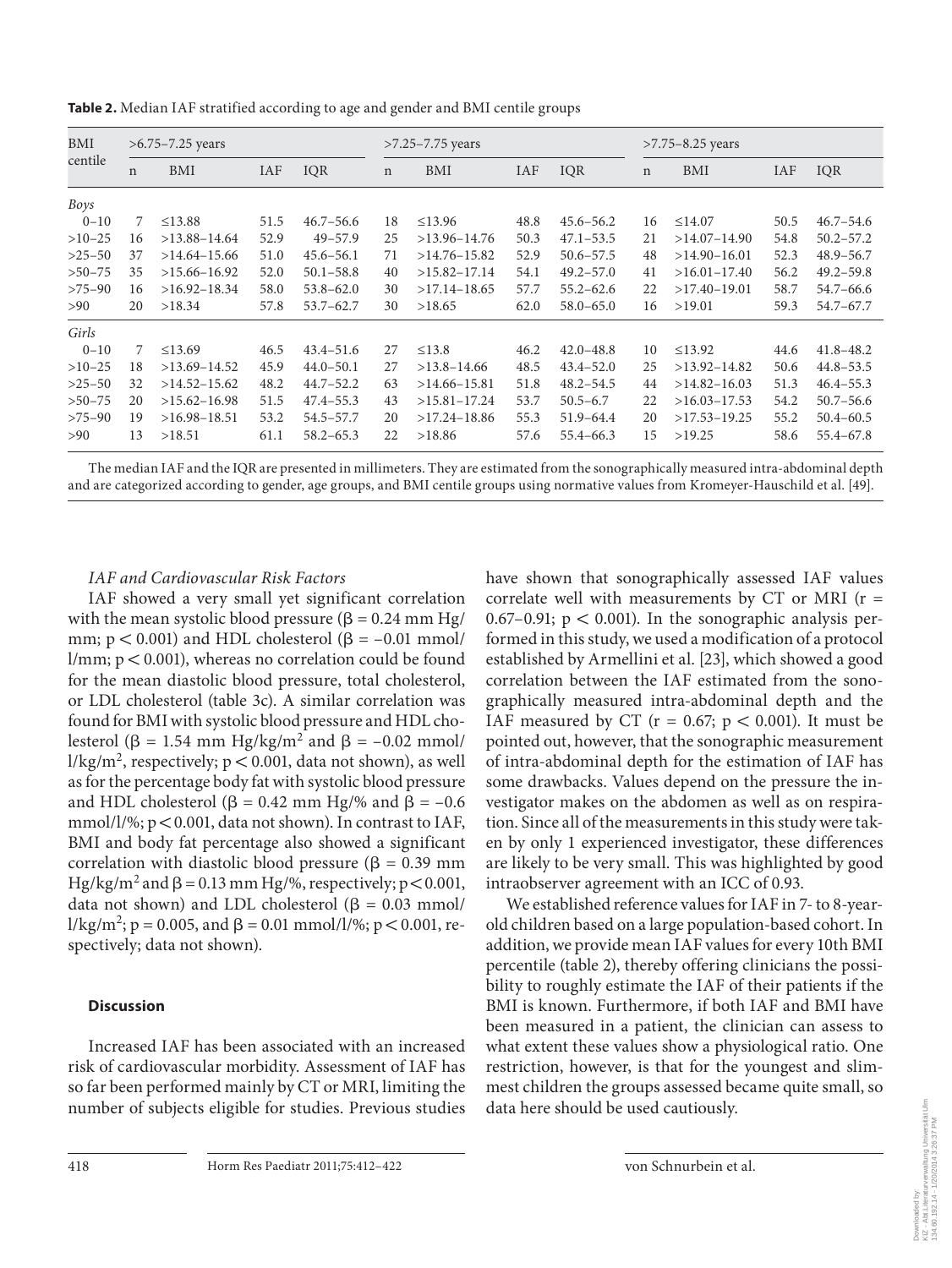#### **Table 3.** Results of statistical analysis

**a** Linear regression analysis of parameters associated with the development of IAF

| Parameter                                      |             | Whole group |           |         |             | <b>Boys</b>   |           |         | Girls       |        |           |              |
|------------------------------------------------|-------------|-------------|-----------|---------|-------------|---------------|-----------|---------|-------------|--------|-----------|--------------|
|                                                | $\mathbf n$ | β           | <b>SD</b> | p       | $\mathbf n$ | β             | <b>SD</b> | p       | $\mathbf n$ | β      | <b>SD</b> | $\mathbf{p}$ |
| Birth weight $(g)$                             | 851         | 0.0         | 0.0       | 0.125   | 450         | 0.0           | 0.0       | 0.484   | 401         | 0.0    | 0.0       | 0.502        |
| Birth weight (without SGA children; g)         | 774         | 0.0         | 0.0       | 0.259   | 403         | 0.0           | 0.0       | 0.799   | 371         | 0.0    | 0.0       | 0.861        |
| SGA (yes/no)                                   | 851         | $-0.7$      | 0.9       | 0.426   | 450         | $-0.5$        | 1.2       | 0.640   | 401         | $-1.8$ | 1.5       | 0.221        |
| Weight increase from birth to U7 $(g/d)$       | 797         | 0.1         | 0.0       | 0.117   | 424         | 0.5           | 0.1       | < 0.001 | 373         | 0.0    | 0.0       | 0.704        |
| Rapid weight gain from birth to U7 (yes/no)    | 797         | 3.0         | 0.6       | < 0.001 | 424         | 2.4           | 0.8       | 0.003   | 373         | 3.4    | 1.0       | 0.001        |
| Breast-feeding (yes/no)                        | 1,021       | 0.2         | 0.6       | 0.724   | 551         | 1.2           | 0.8       | 0.142   | 470         | $-1.1$ | 0.9       | 0.200        |
| Exclusive breast-feeding (months)              | 995         | 0.0         | 0.0       | 0.995   | 537         | $0.0^{\circ}$ | 0.1       | 0.898   | 458         | $-0.0$ | 0.1       | 0.836        |
| Smoking during pregnancy (yes/no)              | 1,030       | 2.4         | 0.7       | 0.001   | 552         | 1.5           | 0.9       | 0.116   | 478         | 3.5    | 1.0       | 0.001        |
| Educational achievement of the mother (degree) | 1,022       | $-0.7$      | 0.2       | 0.004   | 549         | $-0.4$        | 0.3       | 0.165   | 473         | $-0.9$ | 0.3       | 0.005        |
| Educational achievement of the father (degree) | 987         | $-0.6$      | 0.2       | 0.002   | 531         | $-0.7$        | 0.3       | 0.008   | 456         | $-0.7$ | 0.3       | 0.018        |
| BMI of the mother $(kg/m2)$                    | 1,006       | 0.3         | 0.1       | < 0.001 | 540         | 0.4           | 0.1       | < 0.001 | 466         | 0.2    | 0.1       | 0.049        |
| BMI of the father $(kg/m2)$                    | 967         | 0.3         | 0.1       | < 0.001 | 522         | 0.3           | 0.1       | 0.001   | 445         | 0.2    | 0.1       | 0.032        |
| Migration BG from at least 1 parent (yes/no)   | 951         | 0.9         | 0.5       | 0.084   | 501         | 1.5           | 0.7       | 0.040   | 450         | 0.5    | 0.8       | 0.559        |

**b** Multivariate linear regression analysis of IAF and selected parameters

| Parameter                                      | Whole group |        |               | <b>Boys</b>  |             |         | Girls           |              |             |        |                 |              |
|------------------------------------------------|-------------|--------|---------------|--------------|-------------|---------|-----------------|--------------|-------------|--------|-----------------|--------------|
|                                                | $\mathbf n$ | B      | <sub>SD</sub> | $\mathbf{D}$ | $\mathbf n$ | $\beta$ | SD <sub>1</sub> | $\mathbf{D}$ | $\mathbf n$ | B      | SD <sub>3</sub> | $\mathbf{p}$ |
| Rapid weight gain from birth to U7 (yes/no)    | 706         | 3.0    | 0.7           | < 0.001      | 372         | 2.4     | 0.8             | < 0.001      | 334         | 3.2    | 1.0             | <0.001       |
| Smoking during pregnancy (yes/no)              | 706         | 1.3    | 0.9           | 0.134        | 372         | 0.5     | 1.1             | 0.634        | 334         | 2.4    | 1.3             | 0.064        |
| Educational achievement of the mother (degree) | 706         | $-0.5$ | 0.3           | 0.071        | 372         | $-0.2$  | 0.4             | 0.502        | 334         | $-0.9$ | 0.4             | 0.053        |
| BMI of the mother $(kg/m2)$                    | 706         | 0.2    | 0.1           | < 0.001      | 372         | 0.3     | 0.1             | < 0.001      | 334         | 0.1    | 0.1             | 0.160        |
| Migration BG from at least 1 parent (yes/no)   | 706         | 0.2    | 0.7           | 0.795        | 372         |         | 0.9             | 0.064        | 334         | $-1.0$ | 1.0             | 0.341        |

 **c** Association between IAF and the development of cardiovascular risk factors

| Parameter                        |             | Whole group |               |         | <b>Boys</b> |         |               |                | Girls       |         |                 |         |  |
|----------------------------------|-------------|-------------|---------------|---------|-------------|---------|---------------|----------------|-------------|---------|-----------------|---------|--|
|                                  | $\mathbf n$ | B           | <sub>SD</sub> | D       | $\mathbf n$ | β       | <sub>SD</sub> | $\mathfrak{p}$ | $\mathbf n$ | ß       | SD <sub>1</sub> | p       |  |
| Systolic blood pressure (mm Hg)  | 990         | 0.24        | 0.04          | < 0.001 | 530         | 0.21    | 0.06          | <0.001         | 460         | 0.24    | 0.06            | < 0.001 |  |
| Diastolic blood pressure (mm Hg) | 990         | 0.02        | 0.03          | 0.506   | 530         | 0.05    | 0.05          | 0.314          | 460         | $-0.03$ | 0.05            | 0.606   |  |
| Cholesterol (mmol/l)             | 780         | 0.00        | 0.00          | 0.238   | 427         | 0.00    | 0.00          | 0.636          | 353         | 0.00    | 0.00            | 0.851   |  |
| $HDL$ (mmol/l)                   | 780         | $-0.01$     | 0.00          | < 0.001 | 427         | $-0.01$ | 0.00          | < 0.001        | 353         | $-0.01$ | 0.00            | < 0.001 |  |
| $LDL$ (mmol/l)                   | 780         | 0.00        | 0.00          | 0.823   | 427         | 0.00    | 0.00          | 0.576          | 353         | 0.00    | 0.00            | 0.200   |  |

IAF was assessed as the sonographically measured intra-abdominal depth in millimeters. Not all children tolerated all examinations; therefore, the number of participants for every examination is given. In tables 3a, c variables were assessed in a bivariate linear regression analysis. In table 3b variables were assessed in a multivariate linear regression. In this model, the significant factors of table 3a were used; however, when 2 factors were closely correlated (maternal and paternal BMI, maternal and paternal education) only 1 factor was included.

In the analysis of the association between IAF and possible influencing parameters, IAF was the dependent variable (tables 3a, b). In the analysis of the association between IAF and cardiovascular risk factors, IAF was the independent variable (table 3c). SD = Standard deviation; U7 = 7th compulsory German health checkup for children at the age of 20–24 months; rapid weight gain = weight gain above the 75th percentile of the whole group, SGA = small for gestational age (birth weight below the 3rd percentile according to Voigt et al. [34]); BG = background; HDL = high-density lipoprotein; LDL = low-density lipoprotein.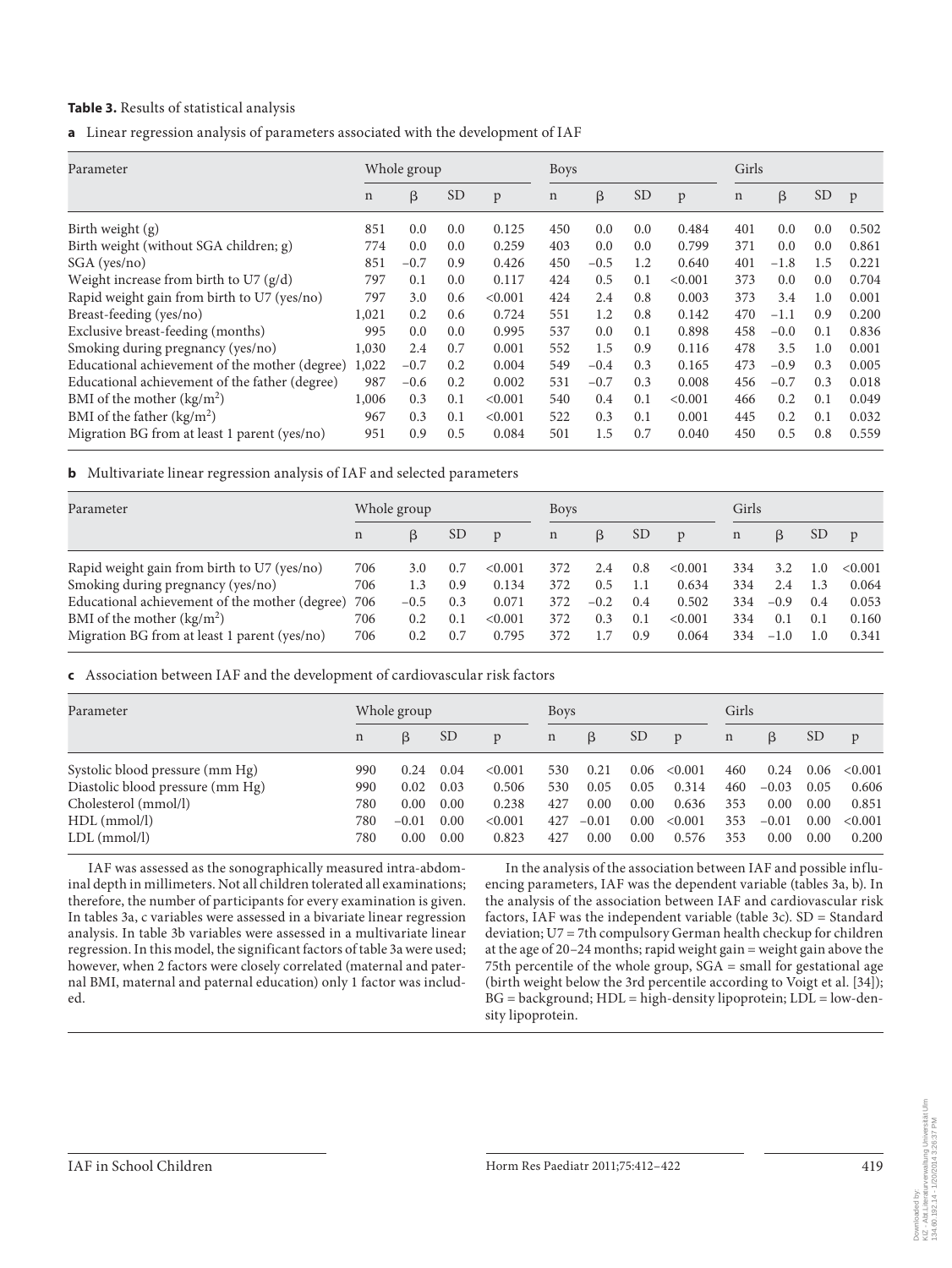Since we studied only primary school children, all of the information on IAF provided here is only applicable to this age group. So far, however, no normative values exist for this age group; therefore, this study provides a valuable contribution to this topic.

 Childhood determinants of IAF are largely unknown. In contrast, quite a few early childhood factors influencing BMI have already been established. Since we found a correlation between BMI and IAF, it seems likely that IAF might be influenced by similar factors.

 Intrauterine growth retardation is associated with an increased BMI, especially when the intrauterine growth retardation can be attributed to a reduced maternal calorie intake during early pregnancy, for example during war times [35]. When children are born small for their gestational age today, the causes differ widely (including infections, caloric restriction, or smoking) and the insult might have occurred at any time during pregnancy, leading to a controversial influence on BMI and fat accumulation [35]. This might explain why neither being small for the gestational age nor birth weight as such showed a significant influence on IAF in our cohort. In contrast, assessment of an isolated risk factor for reduced fetal nourishment – maternal smoking during pregnancy – showed a strong positive correlation for increased IAF in childhood, especially in girls, in bivariate linear regression.

 One explanation for the accumulation of increased weight or body fat after restricted fetal nourishment is a compensatory rapid weight gain in early infancy ('catchup growth') [33, 36]. Several birth cohort studies show that early infancy weight gain (during the first 1–2 years of life) is positively associated with a subsequent increased risk of obesity [37] and cardiovascular complications in adulthood [38, 39]. In our study, we found that an increased weight gain in the first 2 years of life was also associated with an increased accumulation of IAF. When rapid infant weight gain was included in multivariate analysis, smoking during pregnancy was no longer significantly associated with IAF. This could be due to a decreased number of available subjects for multivariate analysis, or it could indicate that rapid infant weight gain might be at least in part a link between smoking during pregnancy and increased IAF.

 One dietary factor which has been shown to be protective against early weight gain is exclusive breast-feeding during the first months of life [40, 41]. However, we did not find an association between IAF and breast-feeding, though breast-feeding did show a negative correlation with childhood BMI (data not shown).

 Childhood BMI is also known to be influenced by a variety of parental factors including parental education, migration background, and parental BMI. We showed that increased parental BMI is associated with increased childhood IAF, whereas improved parental education showed a negative correlation with IAF. Parental migration background was associated with increased IAF, but only among boys. When maternal BMI was included in multivariate analysis, migration background and maternal education were no longer significantly associated with IAF. Again, this might be due to a decreased number of subjects available for multivariate analysis. However, it could also indicate that one of the links between those factors and an increased IAF accumulation might in fact be maternal BMI.

 When assessing the covariates, a few restrictions have to be mentioned. Since this was a school-based study, parental information could only be gathered via a questionnaire. Here, some bias, for example in answers concerning smoking during pregnancy or parental BMI, might have occurred. In addition, answers to retrospective questions like the duration of breast-feeding might not have been remembered correctly. A further limitation of our study is its cross-sectional design. Because of this design we can only examine associations and not conclude on causes. Nevertheless, since this study is the first to examine early determinants of childhood IAF in a large cohort it provides valuable information on this topic which might be consolidated by further studies.

 Despite of the young ages in our cohort, we found an association between increased IAF and cardiovascular risk factors.

 A correlation between IAF and parameters of glucose homeostasis has already been proven even among children  $[7, 8, 11, 12, 42, 43]$ ; however, all of these children were either pubertal or at least overweight. For parameters of fat metabolism some studies were also able to prove a correlation with IAF [8, 15, 44, 45], even among normalweight prepubertal children [44], while others found no such correlation [7]. This may be because of a small sample size. Since our participants were not fasted, neither glucose homeostasis nor triacylglycerol could be examined. However, it is of special interest that because of our large cohort we were able to prove a correlation between systolic blood pressure and HDL cholesterol even among normal-weight prepubertal children.

 Since central obesity assessed by waist circumference [46] or skinfold measurements [47] is known to be tracked from childhood to adolescence, it seems reasonable to assume that positive tracking can also be found for IAF.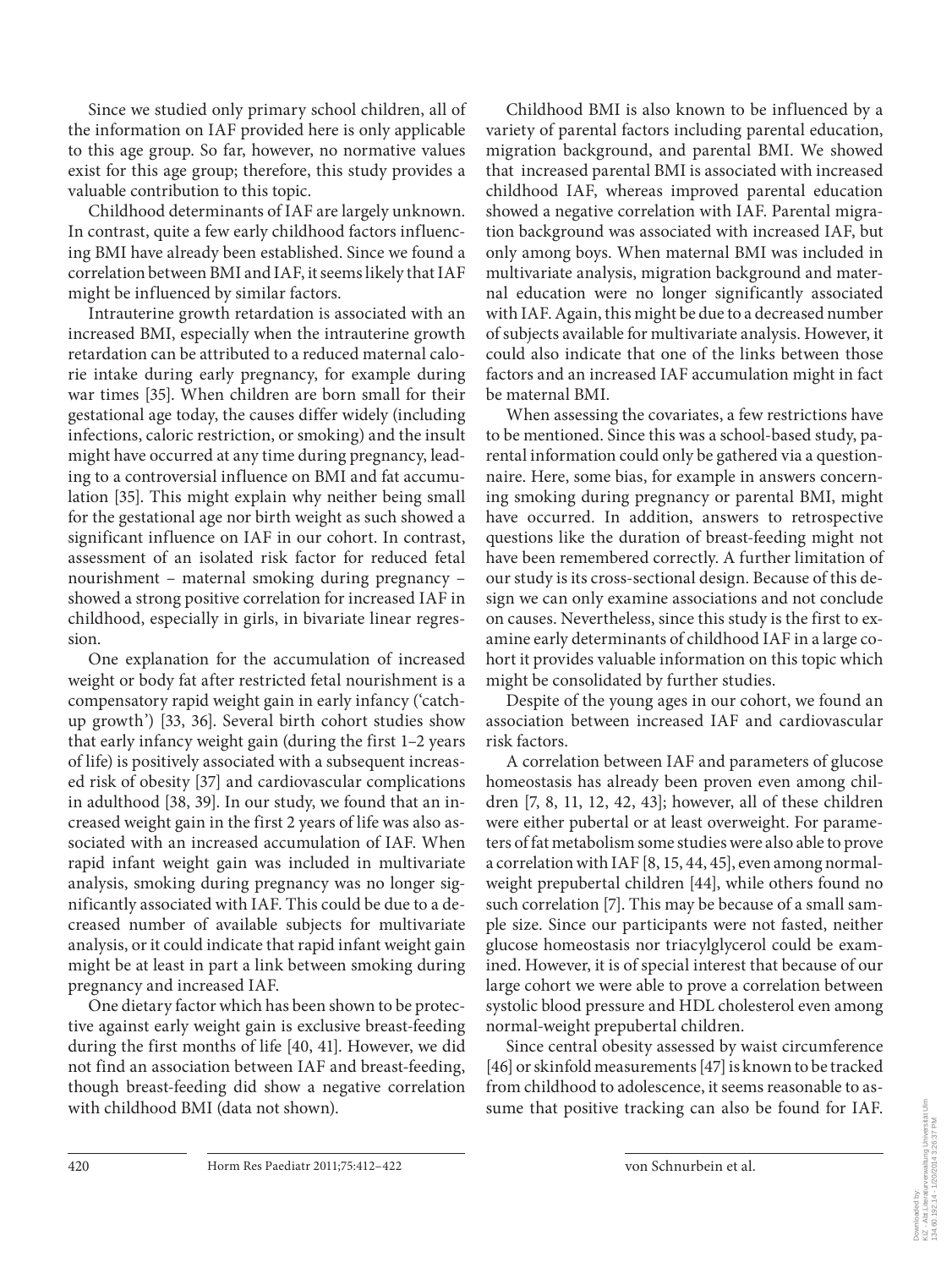The association between IAF and cardiovascular risk factors becomes even stronger among adolescents and adults [12, 15, 48], and this indicates that sonographically estimated IAF might be an important assessment parameter for obesity-associated comorbidity.

 In conclusion, sonography proved to be a valuable clinical tool to estimate IAF. We established the first normative values for IAF assessed by sonography for children aged 7–8 years. Furthermore, we identified early childhood factors influencing IAF development such as rapid infant weight gain and parental BMI and education

as well as smoking during pregnancy. Even at this young age, IAF showed a very small yet significant association with increased cardiovascular risk factors.

#### **Acknowledgements**

 The URMEL-ICE study was funded by the Landesstiftung Baden-Württemberg. We thank all of the participants, especially all of the children, their parents, and their teachers.

#### **References**

- 1 Goran MI, Gower BA: Relation between vis- 10 Freedman DS, Serdula MK, Srinivasan SR, 19 de Ridder CM, de Boer RW, Seidell JC, Nieuceral fat and disease risk in children and adolescents. Am J Clin Nutr 1999;70:149S– 156S.
- 2 Despres JP: Abdominal obesity as important component of insulin-resistance syndrome. Nutrition 1993;9:452–459.
- 3 Fujioka S, Matsuzawa Y, Tokunaga K, Tarui S: Contribution of intra-abdominal fat accumulation to the impairment of glucose and lipid metabolism in human obesity. Metabolism 1987;36:54–59.
- 4 von Eyben FE, Mouritsen E, Holm J, Montvilas P, Dimcevski G, Suciu G, Helleberg I, Kristensen L, von Eyben R: Intra-abdominal obesity and metabolic risk factors: a study of  $\geq 13$ young adults. Int J Obes Relat Metab Disord 2003;27:941–949.
- $\triangleright$  5 Kim SK, Kim HJ, Hur KY, Choi SH, Ahn CW,  $\triangleright$  14 Lim SK, Kim KR, Lee HC, Huh KB, Cha BS: Visceral fat thickness measured by ultrasonography can estimate not only visceral obeabolic diseases. Am J Clin Nutr 2004;79:593– 599.
- 6 Lee S, Bacha F, Gungor N, Arslanian SA: Waist circumference is an independent predictor of insulin resistance in black and 216 white youths. J Pediatr 2006;148:188–194.
- 7 Reinehr T, Wunsch R: Relationships between cardiovascular risk profile, ultrasonographic measurement of intra-abdominal adipose  $\geq 17$ tissue, and waist circumference in obese children. Clin Nutr 29:24–30.
- 8 Kim JA, Park HS: Association of abdominal fat distribution and cardiometabolic risk 218 factors among obese Korean adolescents. Diabetes Metab 2008;34:126–130.
- 9 Jung C, Fischer N, Fritzenwanger M, Pernow J, Brehm BR, Figulla HR: Association of waist circumference, traditional cardiovascular risk factors, and stromal-derived factor-1 in adolescents. Pediatr Diabetes 2009; 10:329–335.
- Berenson GS: Relation of circumferences and skinfold thicknesses to lipid and insulin concentrations in children and adolescents: the Bogalusa Heart Study. Am J Clin Nutr 1999;69:308–317.
- 11 Tamura A, Mori T, Hara Y, Komiyama A: 20 Preperitoneal fat thickness in childhood obesity: association with serum insulin concentration. Pediatr Int 2000;42:155–159.
- ▶ 12 Caprio S, Hyman LD, Limb C, McCarthy S, Lange R, Sherwin RS, Shulman G, Tamborlane WV: Central adiposity and its metabolic correlates in obese adolescent girls. Am J Physiol 1995;269:E118–E126.
- 13 Gower BA, Nagy TR, Goran MI: Visceral fat, insulin sensitivity, and lipids in prepubertal children. Diabetes 1999;48:1515–1521.
- Owens S, Gutin B, Ferguson M, Allison J, ▶ 22 Karp W, Le NA: Visceral adipose tissue and cardiovascular risk factors in obese children. J Pediatr 1998;133:41–45.
- sity but also risks of cardiovascular and met- 15 Brambilla P, Manzoni P, Sironi S, Simone P, Del Maschio A, di Natale B, Chiumello G: Peripheral and abdominal adiposity in childhood obesity. Int J Obes Relat Metab Disord 1994;18:795–800.
	- Fox K, Peters D, Armstrong N, Sharpe P, Bell M: Abdominal fat deposition in 11-year-old 24 children. Int J Obes Relat Metab Disord 1993; 17:11–16.
	- 17 Goran MI, Kaskoun M, Shuman WP: Intraabdominal adipose tissue in young children.  $\geq 25$ Int J Obes Relat Metab Disord 1995;19:279– 283.
	- 18 de Ridder CM, Thijssen JH, Bruning PF, Van den Brande JL, Zonderland ML, Erich WB: Body fat mass, body fat distribution, and pubertal development: a longitudinal study of  $\geq 26$ physical and hormonal sexual maturation of girls. J Clin Endocrinol Metab 1992;75:442– 446.
- wenhoff CM, Jeneson JA, Bakker CJ, Zonderland ML, Erich WB: Body fat distribution in pubertal girls quantified by magnetic resonance imaging. Int J Obes Relat Metab Disord 1992;16:443–449.
- Brambilla P, Bedogni G, Moreno LA, Goran MI, Gutin B, Fox KR, Peters DM, Barbeau P, De Simone M, Pietrobelli A: Crossvalidation of anthropometry against magnetic resonance imaging for the assessment of visceral and subcutaneous adipose tissue in children. Int J Obes (Lond) 2006;30:23–30.
- Benfield LL, Fox KR, Peters DM, Blake H, Rogers I, Grant C, Ness A: Magnetic resonance imaging of abdominal adiposity in a large cohort of British children. Int J Obes (Lond) 2008;32:91–99.
- Goran MI, Gower BA, Treuth M, Nagy TR: Prediction of intra-abdominal and subcutaneous abdominal adipose tissue in healthy pre-pubertal children. Int J Obes Relat Metab Disord 1998;22:549–558.
- 23 Armellini F, Zamboni M, Rigo L, Todesco T, Bergamo-Andreis IA, Procacci C, Bosello O: The contribution of sonography to the measurement of intra-abdominal fat. J Clin Ultrasound 1990;18:563–567.
	- 24 Ribeiro-Filho FF, Faria AN, Azjen S, Zanella MT, Ferreira SR: Methods of estimation of visceral fat: advantages of ultrasonography. Obes Res 2003;11:1488–1494.
	- 25 Stolk RP, Wink O, Zelissen PM, Meijer R, van Gils AP, Grobbee DE: Validity and reproducibility of ultrasonography for the measurement of intra-abdominal adipose tissue. Int J Obes Relat Metab Disord 2001;25:1346– 1351.
	- 26 Tornaghi G, Raiteri R, Pozzato C, Rispoli A, Bramani M, Cipolat M, Craveri A: Anthropometric or ultrasonic measurements in assessment of visceral fat? A comparative study. Int J Obes Relat Metab Disord 1994;18: 771–775.